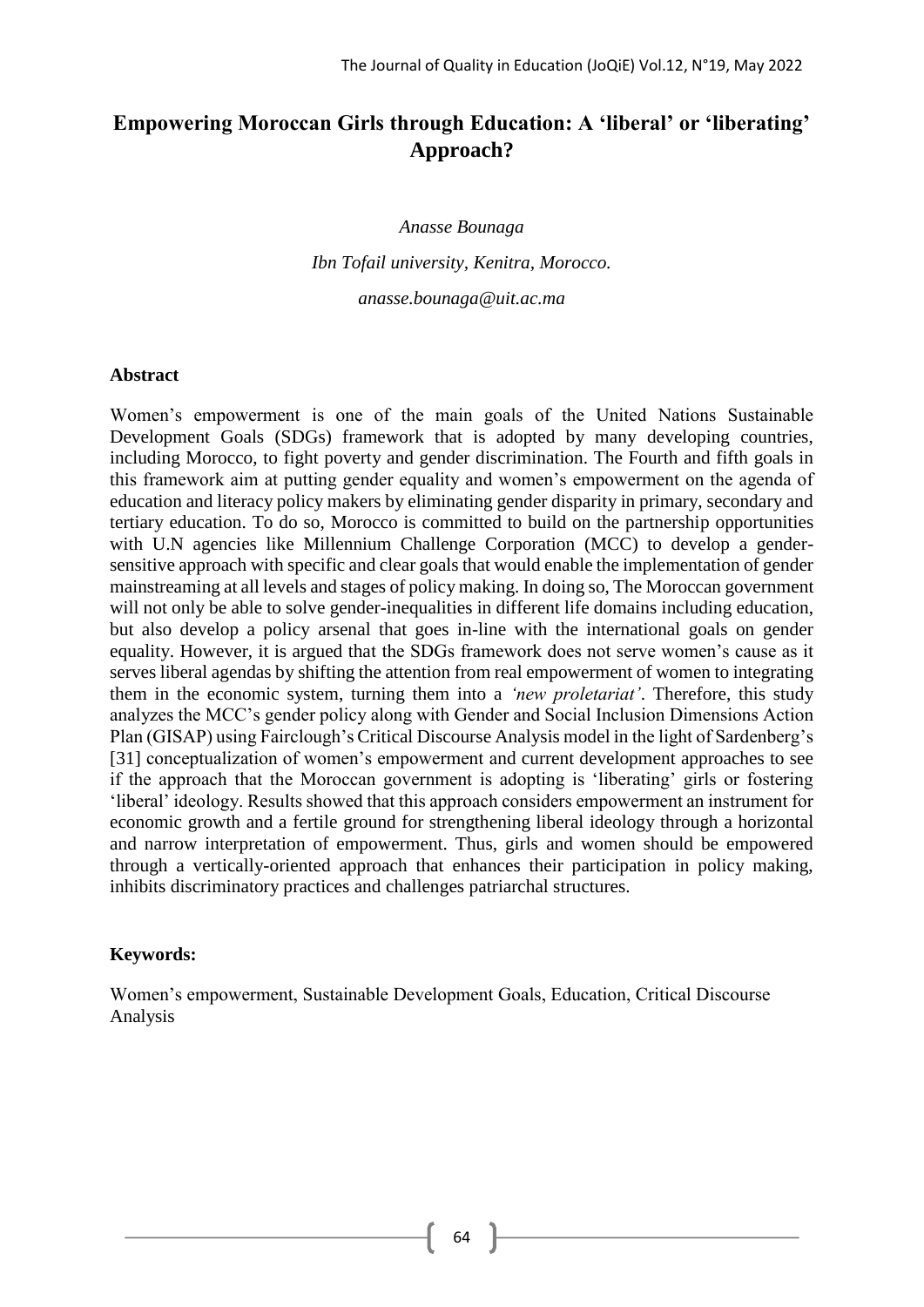## **Introduction**

Women's and girl's empowerment is declared as an objective in many development projects around the globe, and Morocco is not an exception. The concept of empowerment constitutes and guides development discourse all over the world, especially in the global south. This wellestablished concept has different interpretations in literature, as researchers and development agencies define it according to their ideological claims. Patel [23] conceptualizes empowerment as a process and outcome, the means and the end at the same time. Batliwala [4] perceives empowerment as a process of changing power relations between individuals and groups, the empowered and disempowered. She focused on embedding 'power' within this concept, that is, the power to have control over symbolic resources, material assets, intellectual resources and ideology. In a general sense, Gibson [14] argues that empowerment is a process that enables individuals, communities or nations to assert their right to control factors that affect their lives.

Batliwala [4] states that the goals of women's empowerment are to fight against gender inequalities and challenge patriarchy, Patel [23] joined her in this view by stating that it must lead to an end of women's subordination. To this end, education is recognized as a critical factor in women's empowerment development programs enabling them to obtain greater access to and control over skills, knowledge and material resources necessary to raise their status and challenge the ideologies of discrimination and subordination [35]. More than two decades ago, the United Nations Millennium declaration asserted that every individual has the right to education, among other rights that were declared as universal goals within the Millennium Development Goals (MDGs) framework. This framework that targeted only developing countries was revalued at United Nations Conference on Sustainable Development in Rio de Janeiro in 2012. This Conference galvanized an approach to develop a new framework of Sustainable Development Goals (SDGs) that will build on the MDGs progress and eventually serve as a global development framework beyond 2015 for all developed and developing countries [33].

Morocco has asserted to achieve these goals by altering its national development vision through an overall assessment of the MDGs accomplishments to be valued and reinforced as well as challenges to be faced with respect to the guidelines specified by international development agendas. The commitment to gender equality and women's empowerment in SDGs contains (a) goal 4: ensure inclusive and equitable quality education and promote lifelong learning opportunities for all, and (b) goal 5: achieve gender equality and empower all women and girls. To achieve these two interrelated goals, and fully implement the 2030 agenda, Morocco has announced a major collaboration with Millennium Challenge Corporation (MCC), an independent United States foreign assistance agency, to assess SDGs, relate it to the national context and elaborate a national action plan to facilitate the full implementation of the SDGs. This collaboration gave rise to The Millennium Challenge Account-Morocco Agency (MCA-Morocco) in 2016 which has replaced the government of Morocco to work on post-2015 issues related to education and employability. To invest in gender equality and empowerment of girls and women, the MCA has crafted Gender and Social Inclusion Dimensions Action Plan (GISAP), in line with MCC's gender policy guidelines, to ensure that social inclusion and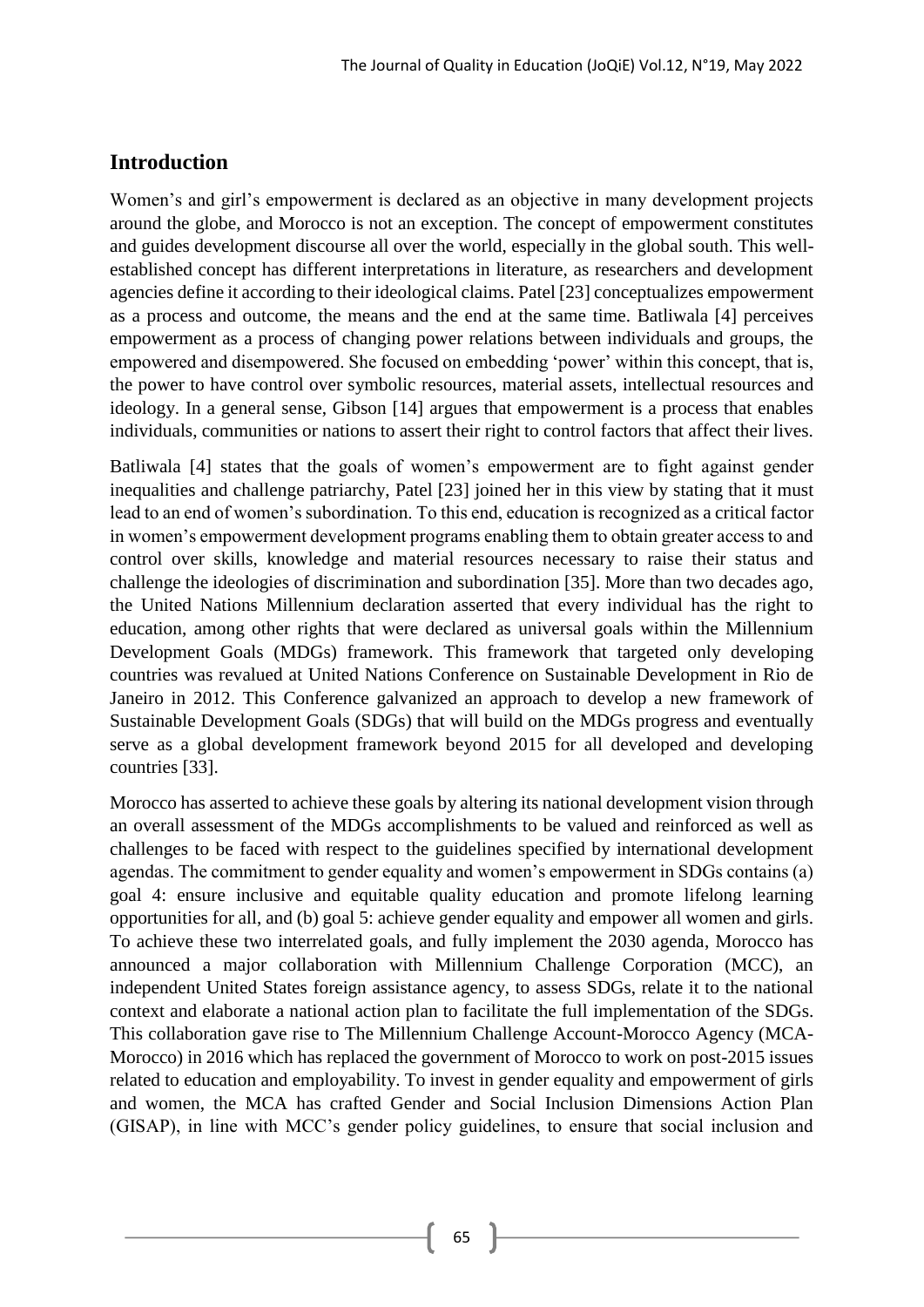gender equality are integrated in every aspect related to planning, implementation and evaluation of all projects connected with the SDGs.

# **Theoretical Framework**

## **Women's empowerment**

Empowerment of women is basically about promoting social, economic, cultural and political standing of women. In other words, it is about developing society in a direction that liberates women and gives them the freedom to take decisions on their own for their benefit and the benefit of society as a whole. It is also about accomplishing increased engagement in policy making to gain equal footing with men in society. Sardenberg [31] in her influential paper distinguished between two approaches to women's empowerment, liberal and liberating.

#### **Liberal empowerment**

Liberal empowerment is a distinctive feature of international development agencies; this approach considers women's empowerment as an instrument for development goals and primacies, be they enhancing democracy or alleviating poverty. In harmony with liberal ideology, it focuses on individual growth, but in a narrow perspective, in other words, on the rational action of individuals based on their self-interests. In this approach, individuals are empowered to satisfy their own interests. It is an approach that renders empowerment apolitical as it takes 'power' out of it. It focuses on technical and instrumental aspects that can be 'taught' in special training courses, instead.

## **Liberating empowerment**

Liberating empowerment, on the other hand, revolves around power relations. Empowerment in this approach is a means and an end in itself, as it is considered a process by which women gain financial independence and self-determination, as well as an instrument for challenging the status quo and patriarchy through organization and collective action of women, not on individual self-interests, to ensure transformational social change. According to this approach, challenging patriarchal relations necessitates the recognition of the ideology that underpins and legitimizes male domination and a deep understanding of how it eternizes their oppression.

## **Development Approaches**

## **The Women in Development (WID) Approach.**

In the early 1970s, Ester Boserup, a Danish feminist economist, wrote a book titled, 'Women's Role in Economic Development'. This book highlighted the fact that women are not only users of basic services, bearers and socializers of children and keepers of the home, but they also represent a productive potential which was not being tapped. Proponents of the WID approach were among the first to point to women's lack of access to the means of participating in economic life, and the lack of recognition and data of women's work. This approach was adopted by UN in 1975 at the first World Conference on Women held in Mexico after the establishment of an Office of Women in Development in 1973 by the United States Agency for International Development. By the 1980, many countries and international agencies had made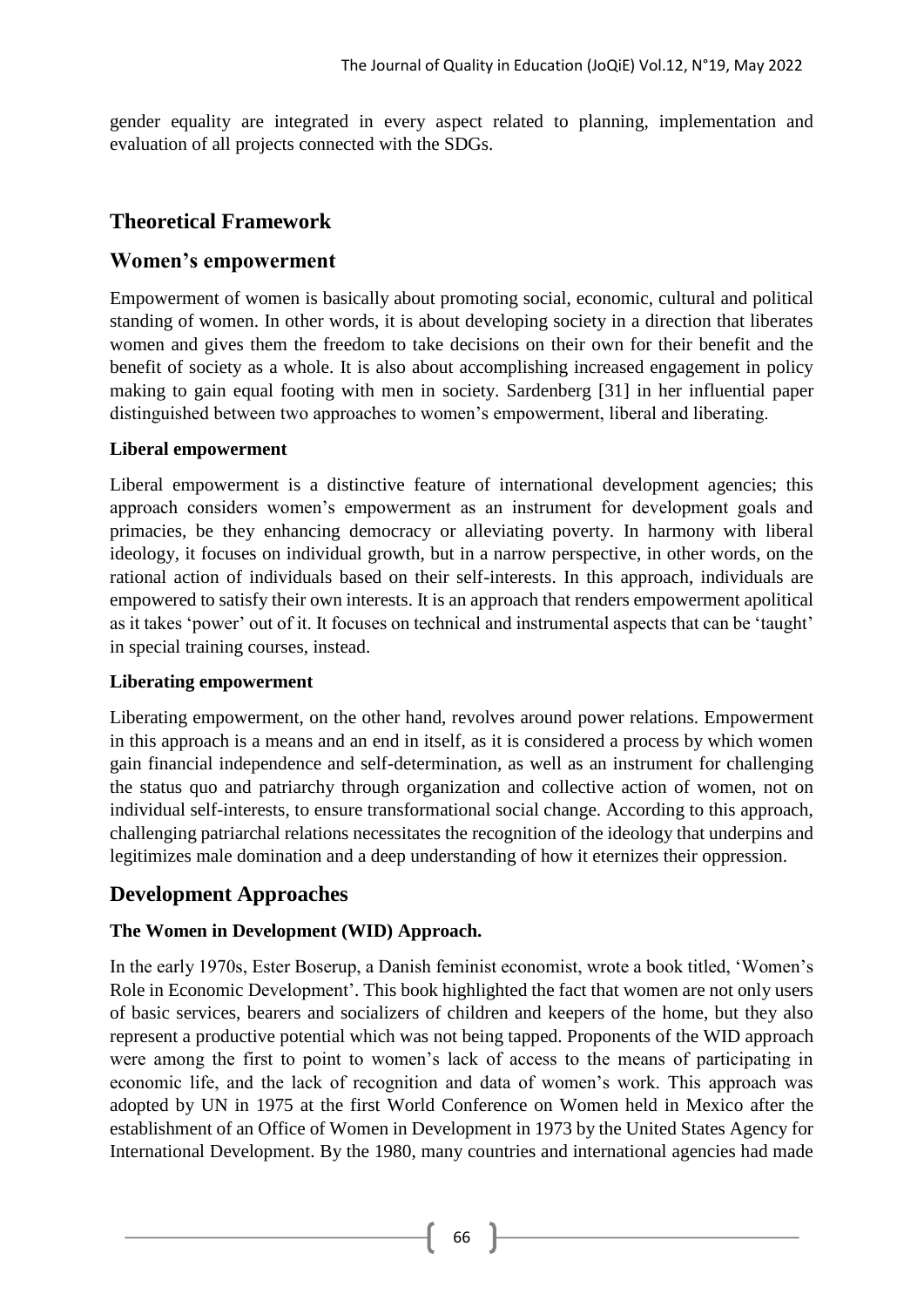efforts to include women's issues in development plans by setting up special bureaus, offices, and in some cases ministries [21].

The aim of WID was to integrate women into economic development by focusing on women's productive work in two ways. First, by providing money for women and other resources for income generation activities. Second, developing appropriate technologies to lighten women's loads. This approach is grounded in modernization theory or the belief that economic development can be achieved through industrialization [20].

WID is criticized for viewing women in isolation and ignoring their relative position to men. It also focuses exclusively on the productive aspects of women's work, ignoring or minimizing the reproductive side of women's lives. Thus, WID projects typically have been incomegenerating activities where women are taught a particular skill or craft and sometimes are organized into marketing cooperatives, believing that gender issues and relations will change of themselves as women become full economic partners in development [20].

## **The Women and Development (WAD) Approach.**

The (WID) approach was developed by women and feminists from the west, in the second half of the 1970s, the women and development (WAD) approach was advocated by women from the non-west, Africa, South America and Asia who felt that the 'bigger' issues of colonialism and unequal global relationships had not been taken into account in the WID approach [27].

This approach argues that women have always been part of the development processes but that their work has been exploited to profit others in the global North. The WAD paradigm focuses on the distinctive roles, responsibilities, work and knowledge of women and its proponents call for these points to be acknowledged and valued. It advocates increasing women's share in resources, land, and employment and income. The WAD perspective, therefore, is more concerned with the relationship between women and development rather than the integration of women into development [27].

WAD offers a more critical view of women's position than does WID, but it fails to undertake a full-scale analysis of the relationship between patriarchy, differing modes of production and women's subordination and oppression. This approach downplays the class, racial and ethnic differences among women, and focuses on international relations of power. However, it neglects relations between gender and classes. The WAD approach; therefore, underplays the role of patriarchy in undermining women's development and does not adequately address the question of social relations between men and women and their impact on development [27].

## **Gender and Development (GAD) Approach.**

The third major approach and the most recent one is gender and development (GAD) approach. It was developed in the 1980s as an alternative to the modernization theory. Women, in this approach, are recognized as a diverse group with interests which vary by class, age and ethnicity. It recognizes men and women as equal partners in development [27].

GAD looks at the impact of development on both women and men. It seeks to ensure that both women and men participate in and benefit equally from development, and so emphasizes equality of benefit and control. It recognizes that women may be involved in development, but not necessarily benefit from it. GAD is not concerned with women exclusively like WID and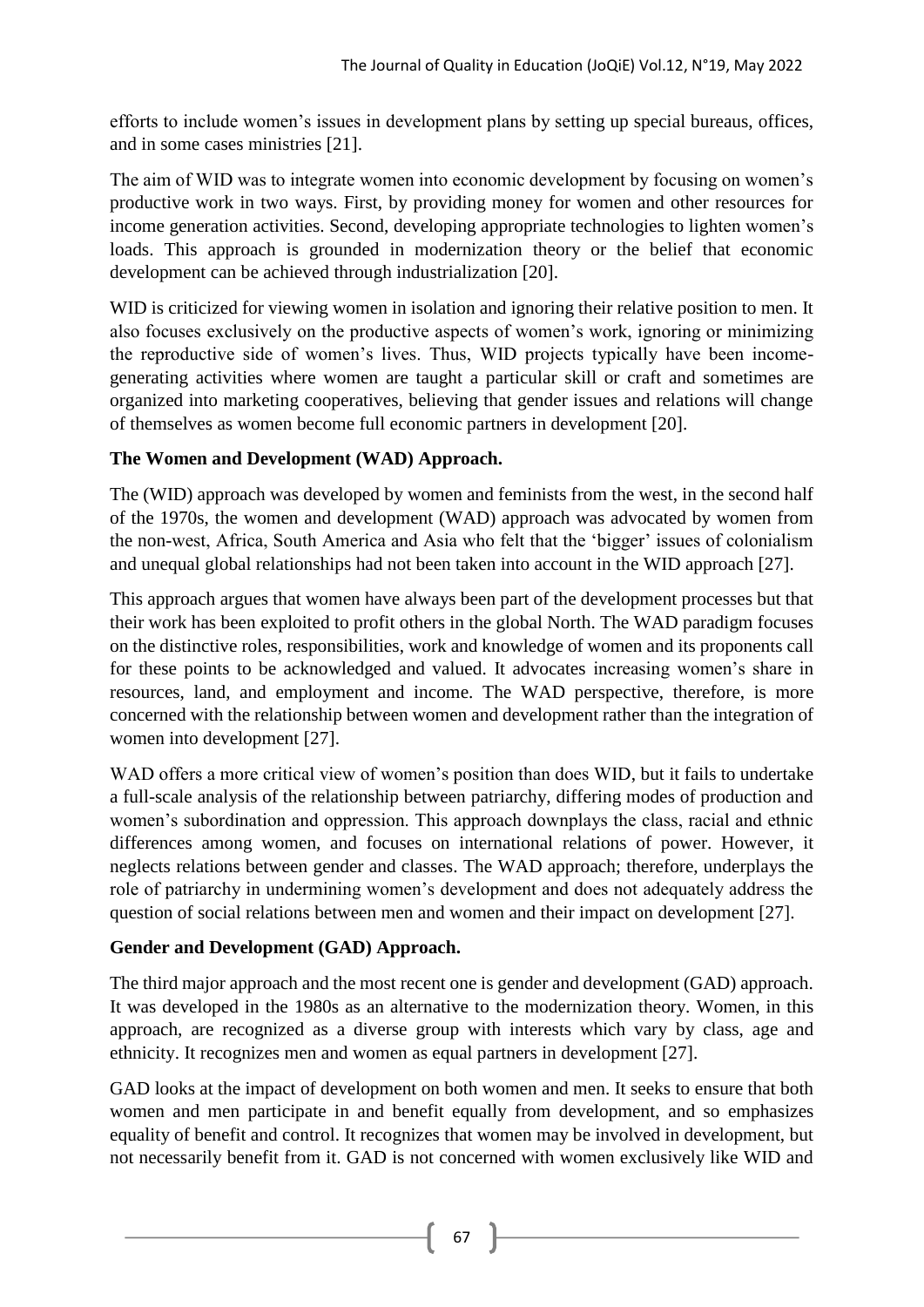WAD, but also with the social relations between men and women. This perspective emphasizes the equal access of women and men to the control over resources and benefits that accrue from development [27].

GAD goes further than the other approaches in emphasizing both the reproductive and the productive roles of women. It treats development as a complex process that is influenced by political, social and economic factors rather than a state or stage of development. The GAD approach, therefore, goes beyond seeing development as mainly economic well-being to emphasize the importance of social and mental well-being of a person. That is, the GAD approach recognizes women as agents of change rather than mere recipients of development and it asserts the need for women to mobilize in order to achieve greater political impact and increase the number of women in decision making [27].

# **Methodological Framework**

## **Critical Discourse analysis (CDA)**

Critical discourse analysis (CDA) is a growing interdisciplinary research movement composed of multiple distinct theoretical and methodological approaches to the study of language. Each has its own particular agenda. Despite this diversity, CDA scholars commonly view language as a form of social practice, and are concerned with systematically investigating hidden power relations and ideologies embedded in discourse. They are; likewise, dedicated to examining social and material consequences of discourse. Sharing Foucault's dialectical view of discourse, CDA researchers consider discourse to be socially shaped as well as socially constitutive. They maintain an explicit impetus to intervene actively in, or challenge, the power relations or social problems under investigation [17]. Critical discourse analysis encourages researchers to ask questions like:

- If we are determined by social discourse, what determines the discourse?
- What rules, codes, and ideologies dictate the way we engage in discourse that is, how we speak, behave, interact, and perceive?
- If discourse refers to a particular view of an event, who creates that view?

CDA is used by researchers as a theoretical framework to explain the relations between discourse, power, and ideology across micro-, meso-, and macrolevel social and spatial scales and phenomena. There are different approaches to CDA and any particular approach has various strengths, weaknesses, and navigational challenges [17].

## **Norman Fairclough model: Discourse as Social Practice.**

Fairclough's three-Dimensional framework was developed to study the interrelationship between discourse and wider social structures. It is slightly similar to the social-cognitive model of Van Dijk and the discourse-historic model of Wodak. However, this framework holds a more social-theoretical view towards analyzing data than the two other models. This framework is a three-level analysis model. These levels are: Text, Discursive practice and Social practice.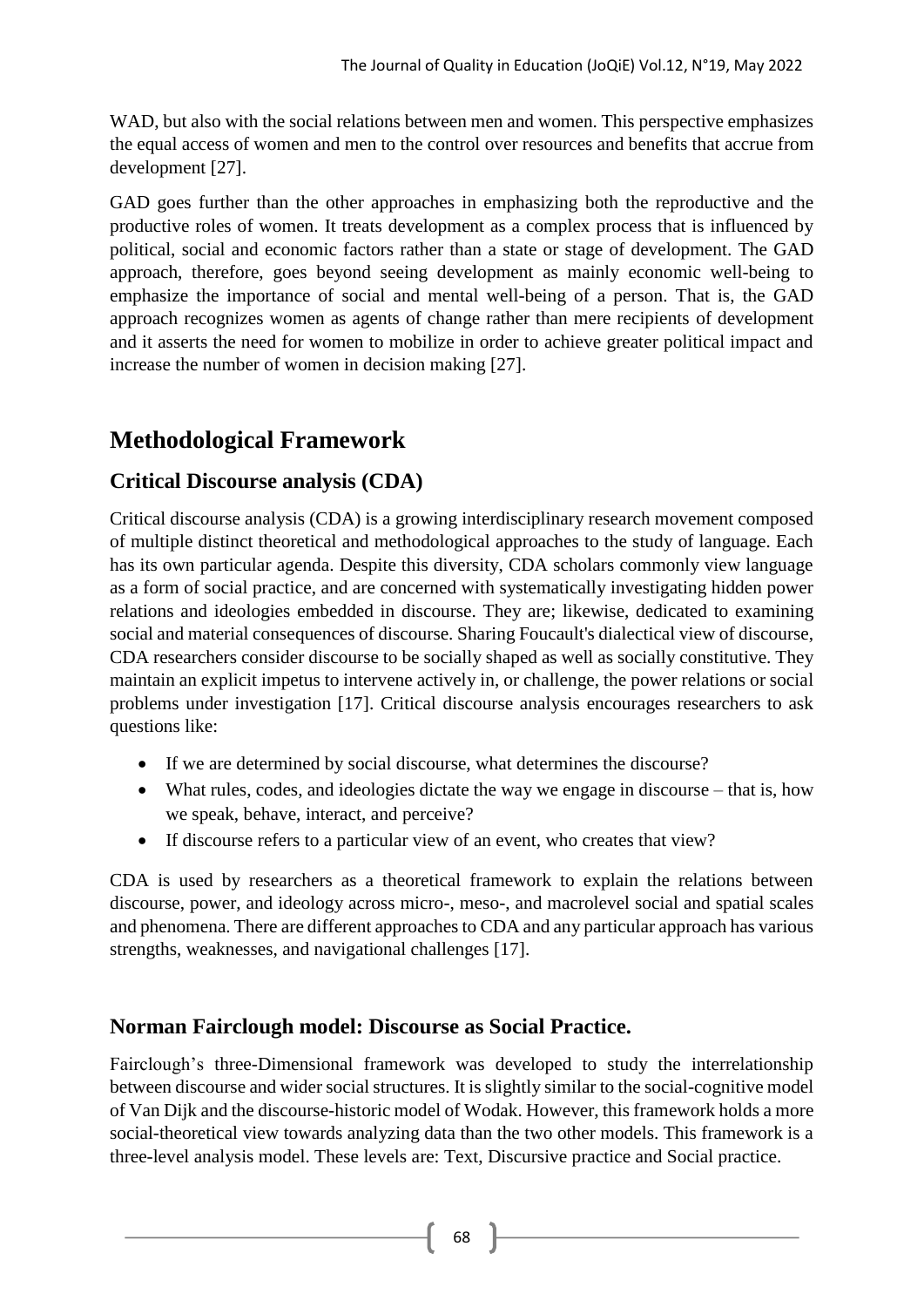## *First level: Text*

The aim behind the first dimension is to analyze and study textual features of discourses. Through this level of analysis, Fairclough tries to give researchers a tool to question how texts are designed, why they are designed that way, and how else it could have been designed [12], along with analyzing how vocabulary, grammar, syntax or specific lexis are used.

## *Second Level: Discursive practice*

By integrating the analysis of discursive practices, researchers can reveal how writers produce texts as well as how readers or receivers use and understand them [28]. This dimension involves the analysis of the production, distribution and consumption of texts [12], through understanding the background knowledge (e.g. genres and discourses) that writers based the production of their texts on and the one that receivers used to decipher the meanings in those texts (Ibid).

## *Third Level: language use as social practice*

The last dimension of Fairclough's model aims at analyzing how discursive practices affect social practices by reinforcing a particular discourse or inhibiting another. By understanding how social practices are shaped or/and reshaped, researchers can reveal how concepts of ideology, power and hegemony function through these three levels [28].



Figure 1: Norman Fairclough's Sociocultural Model

# **Data collection procedures**

The objective of this qualitative study is to explore if the approach adopted by the MCA-Morocco to empower girls through education is 'liberating' girls or fostering 'liberal' ideology in light of Sardenberg's [31] conceptualization of women's empowerment and current development approaches to have a clear and holistic idea about the theoretical and ideological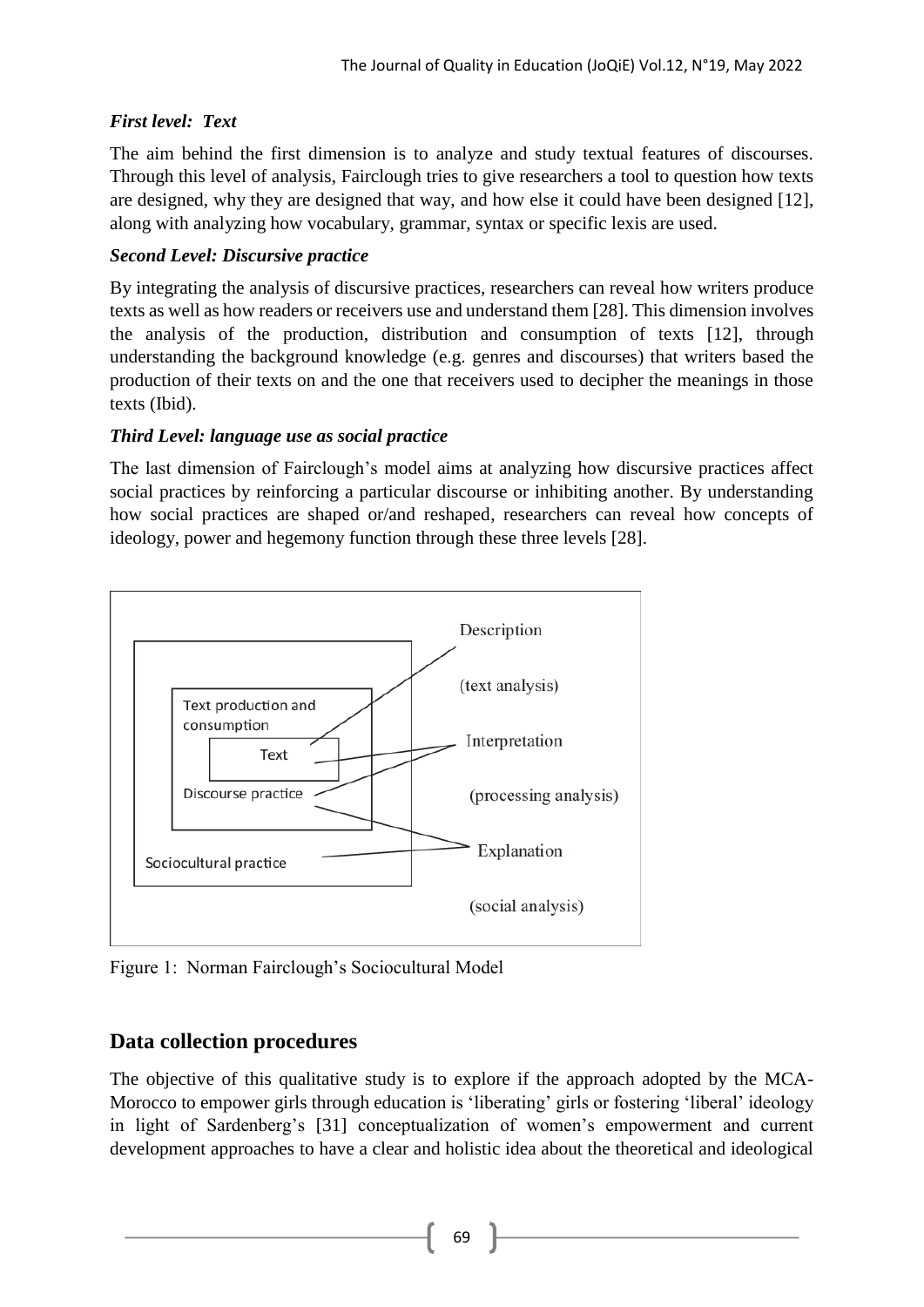foundations of the adopted approach. Fairclough's [13] theoretical framework of CDA has been used as an instrumental tool for the analysis of the Gender and Social Inclusion Dimensions Action Plan (GISAP), and MCC's Gender Policy guidelines. While this topic certainly deserves detailed inquiry, a thorough examination of these documents is beyond the scope of this paper. Only few, short and topically related excerpts are extracted and analyzed.

## **Results**

By closely scrutinizing the MCC's gender policy and the Social Inclusion Dimensions Action Plan (GISAP), the present study revealed that empowerment of girls is viewed as nothing more than equal access to education for the ultimate objective of developing human capital and work force to better perform in global markets. The results demonstrated that this reform reduces only horizontal inequalities between women and men and promotes liberal ideologies.

# **MCC gender policy**

The equal horizontal focus on both women and men devalues the meaning of gender equality and women empowerment that require a vertically-oriented focus on women's social and political issues [26]. This excerpt that was extracted from the MCC gender policy report reflects perfectly the previously mentioned idea.

The commitment of the Millennium Challenge Corporation (MCC) to *gender equality* is grounded in *our mission* to *promote economic growth* and *poverty reduction*. MCC recognizes that many *countries with high levels of gender inequality* also experience *high levels of poverty* and that gender inequality can be a *significant constraint to economic growth* and *poverty reduction*. [emphasis added]

The noun phrase "*Our mission*" in this excerpt is a deictic expression as it refers to the whole agenda of the MCC. An agenda that focuses exclusively on gender equality in access to economic resources and the agency to use them. Their mission is restricted only to promote economic growth and alleviate poverty by ensuring equal economic opportunities to both men and women. Gender mainstreaming is; therefore, used as a tool to promote economic development. According to Pettersson [24] in this horizontal-gendered view of empowerment, gender inequality is considered a direct indicator that the country's citizens are not being harnessed to the fullest extent allowing the development of the economy, and the country at large, which means individuals' agency is being instrumentalized for the benefit of development projects. This view is also consistent with Martha Nussbaum's [22] property of instrumentality, she introduced seven properties of objectification and stated that individuals are objectified if one or more of these seven properties are applied to them. By instrumentality she means using a person as a tool to achieve a specific end. The rational of this instrumentalist perspective originates from the World Bank's ideas of women's empowerment as 'smart economics', which means investing in girls for more and better economic expansion [8]. Rationalizing girls and women's agency as an engine for development has an inhibiting effect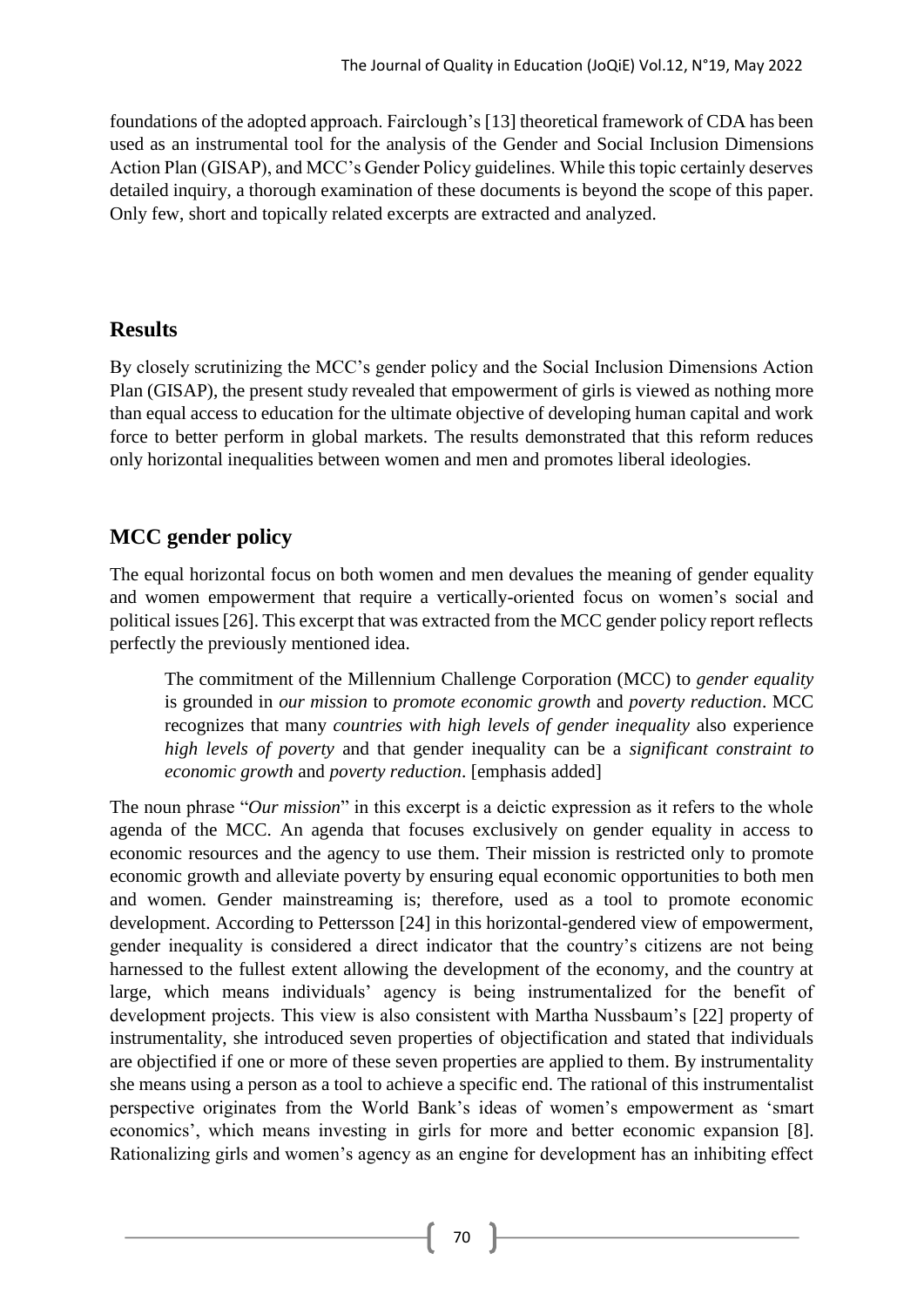as it makes them work for development, rather than making development work for their equality and empowerment [10].

The stances of international development agencies are reflected in their use of different discourses, as the following excerpt adds to the previously mentioned ideological position. By reading it carefully, it seems that these agencies and bureaucracies in program countries consider development as an extension of economic planning [16].

[The] Compact program components are designed to take into account gender differences and correct *gender inequalities* that are *constraints to economic growth* and *poverty reduction* in a Compact program. [emphasis added]

Gender inequalities are depicted here as one of the constraints of economic growth. By reversing the meaning of this discourse, it becomes clear that the aim is to make women and girls contribute their maximum to the project of world economic development, thus focusing mainly on the 'business side' of girls and women's empowerment. In the same respect, Robert Zoellick, a former World Bank president, asserts that "Investing in adolescent girls is precisely the catalyst poor countries need to break intergenerational poverty and to create a better distribution of income. Investing in them is not only fair, it is a smart economic move" [25]. What Zoellick said indicates that this approach is superficial and ignores the real issues that hinders women's empowerment like altering political and social structures. Therefore, the agenda of empowering women through smart economics is far from what empowerment really entails.

Through a careful perusal of the MCC's gender policy, it becomes clear that the underlining ideals of this action plan are liberal in nature, as it strives to help citizens, women in this case, perceive themselves as empowered but in an atomistic perspective.

The focus will be on *investments* that improve the *productive potential* of *the country's citizens* and businesses and help *the country* integrate into the *global economy* and *capital markets.* [emphasis added]

The above excerption vividly demonstrates that this agenda considers empowerment as a tool for development goals not an end in itself as it is assumed. The focal points in this excerption are *investments* and *productive potential of citizens*, that being so, empowerment is reflected and can be gauged by individual growth. This minimalist conceptualization of empowerment is built upon Max Weber's notion of goal-oriented rational social action [30], this is, on actions that elicit individual benefits. This conceptualization views rational action as a factor for measuring sustainable development [2], and dilutes empowerment by voiding it from its essence, which is power [5]. Thus, it does not question the *status quo* but preserves the structures of dominance and power [30]. In fact, the central and real agent in the above excerpt is not "*citizens*" but the "*country*" as the ultimate aim is to integrate it into the global economy. As a result, citizenship is deemed to have an instrumental value, as well [19]. That is, it becomes objectified through a set of human capacities, liabilities and/or 'materialities' and, subsequently, a tool for connecting what is local to the global. This brings us to Bourdieu's concept of the 'Pre-constructed Object', which means, in this instance, that citizenship is constructed upon some predetermined characteristics and/or practice-specific meanings [9].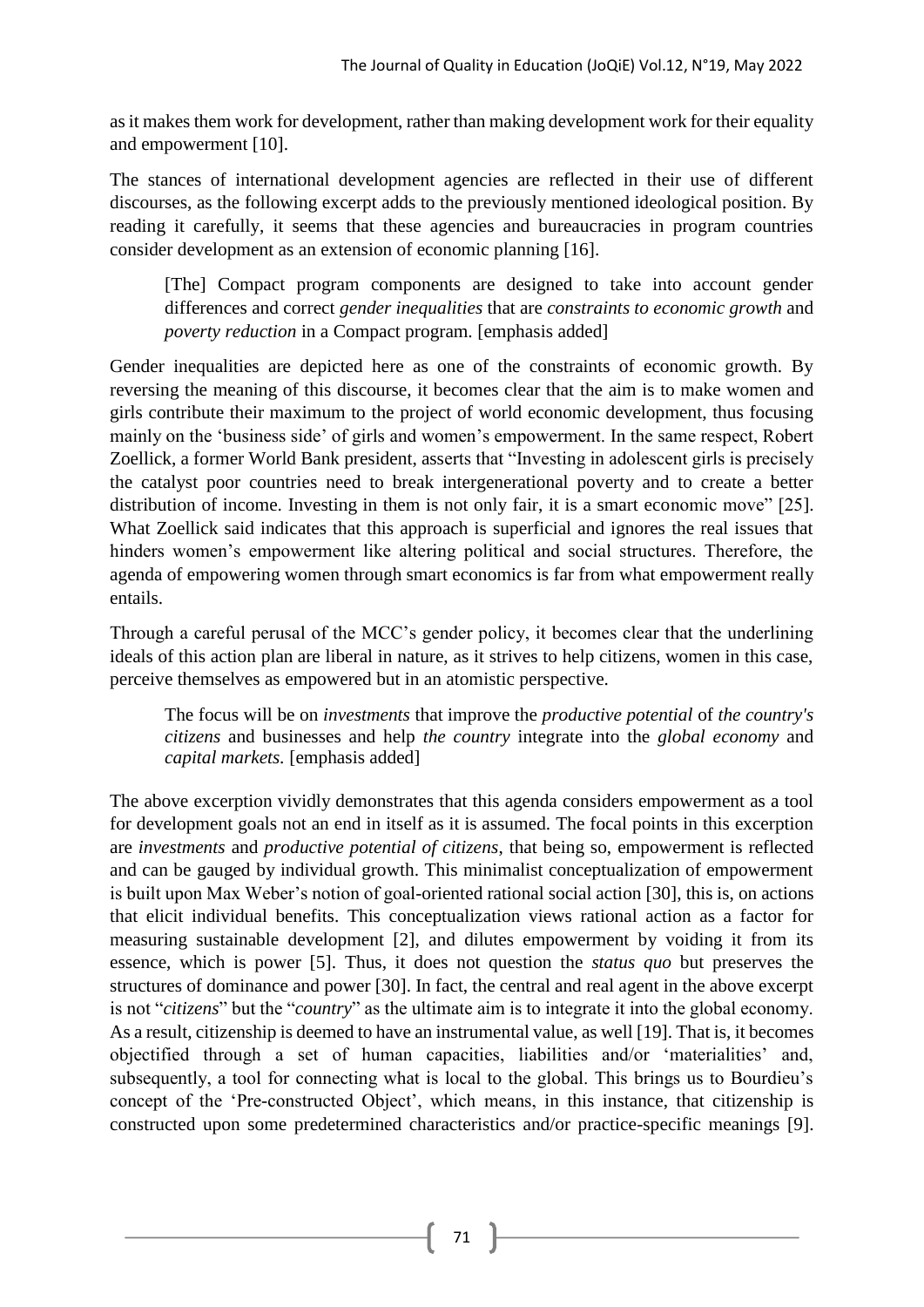This entails that international development agencies, through global market expansion, instrumentalizes gender equality and women's empowerment.

# **GISAP, Gender mainstreaming and Education**

Education is believed to be a pathway to a better life for economically disadvantaged women [29]. On the ground of this, the government of Morocco has adopted a strategy that aims at mainstreaming gender into all levels of education based on its commitment to achieve the United Nations Sustainable Development Goals (SDGs) to fight against poverty and gender inequality. To do so, a partnership agreement was signed with the MCC to start a project called the "secondary Education" activity.

The *objective* of the "Secondary Education" project is to *enhance the employability* of *young people* by improving the *quality and relevance* of secondary education programs (middle and high schools) and guaranteeing *equitable access to the marketplace*. [emphasis added]

By delving deeper into the above excerpt, it becomes clear that this project places considerable emphasis on the notion that there should be an equal access to high-quality educational opportunities. The concepts of *quality* and *relevance* of educational programs stem from the contemporary Western liberal ideologies that demand a shift toward promoting the relevance of educational programs to meet the needs of labor markets and ensuring gender equality in access to these programs either in secondary education or vocational training [34]. Integrating the gender dimension in the employability process of young people, addresses only individual girls and their '*right*' to their job quotas. According to Sardenberg [32], solving women issues regarding economic empowerment and helping them unleash the full economic potential does not necessary lead to an alteration in traditional gender roles. Therefore, the perspective from which empowerment is tackled, in this project, is still atomistic and instrumental in its essence.

This perspective is reinforced in the Gender and Social Inclusion Action Plan (GISAP), as its objectives are '*instrumentalizing*' gender equality. That is, it overemphasizes equality and promotes individuality and autonomy at the expense of questioning the reproduction of patriarchal structures and altering power relationships between genders [11]. The six objectives of the "secondary education" activity in this action plan provides a procedural roadmap that maintains these structures and relations.

- Improving Financial Management Capacity in Schools.
- Rehabilitating the educational infrastructure.
- Modernization of equipment.
- Empowerment of teachers to promote *active and inclusive pedagogies.*
- Adoption of an educational approach that takes into account *girls' and vulnerable students' needs.*
- Strengthening learning assessment systems and school management system "Massar".

[emphasis added]

72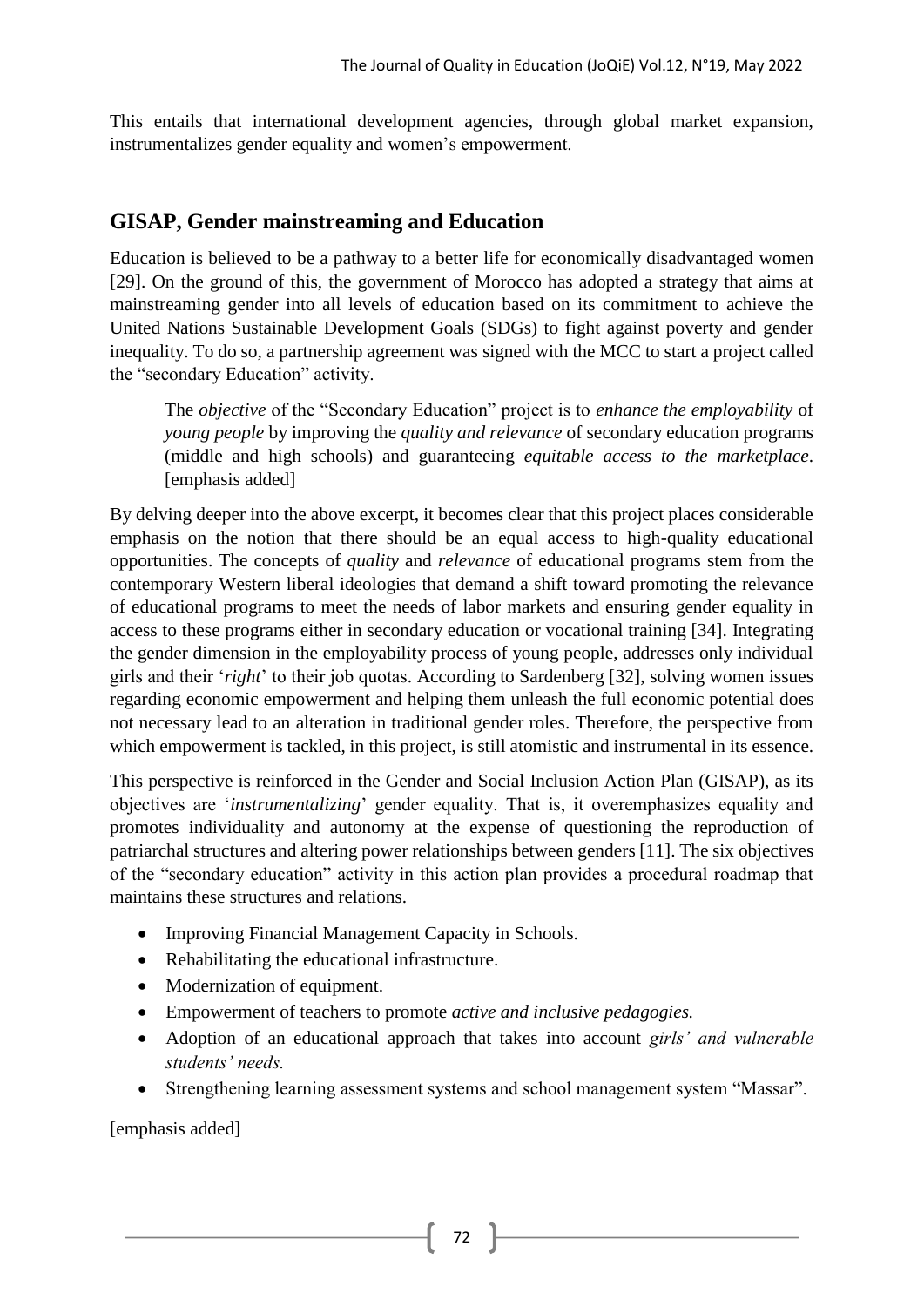These objectives pave the way for a new vision in the field of education, a vision that is built upon the ideals of the long lasting literature of liberal education. According to Boyle Anderson [7] gender equality and inclusive pedagogy are two major components of liberal education. The concept of inclusion, in the above objective, refers to creating rich educational opportunities for all, boys and girls, and integrate all of them in the learning process [6]. However, behind this glossy statement resides a very narrow conception of inclusion. Gidley et al. [15] suggest that inclusion has three forms with varying degrees. Their continuum-like conception starts by the narrowest interpretation of inclusion as *access*, the broader one as *participation* and the broadest one as *empowerment*. In light of this, they argue that such large-scale reforms should not revolve around the notion of access, and inclusion should not be understood as straightforward kind of binary outcomes. By providing quality education for all students and respecting their needs and abilities, we are just ensuring that they have access to educational opportunities. This view originates from neoliberal ideology, which considers access as an opportunity to invest "in human capital and [improve] the skills shortages for the primary purpose of economic growth as part of a nationalist agenda to build the nation's economy in order to better perform in a competitive global market" [15].

The *Secondary Education Activity* aims to design and demonstrate a new, cost-effective, sustainable, and scalable *model of public secondary schools* for delivering quality secondary education *focused on the employability skills* needed for the *modern workforce*. The Activity will also support key reforms to improve performance management systems, including education assessments and education management information systems. [emphasis added]

The above excerpt reflects perfectly Gidley et al.'s idea about *access* as a narrow interpretation of inclusion that serves capitalist powers at the expense of empowering girls. This interpretation is rooted in liberal ideologies, in which inclusion and empowerment are about investing in human capital and enhancing labor and skills shortage for the ultimate goal of stimulating economic development as part of a nationalist agenda to develop the country's economic system so as to better adopt the complex competitive standards of the global market [15].

# **Conclusion**

The urgency to stimulate economic growth to better integrate into global markets made many developing countries, including Morocco, abide by international development agencies' recommendations and discourses. Discourses that are dominated by liberal ideologies, in which women appear as possible 'agents of development' and untapped 'human capital' to be harnessed to enhance economic growth. Such an ideology focuses on individual empowerment of women, that is, it takes a liberal stance regarding women's empowerment. In the same respect, Sardenberg [31] argued in her approach that any development project that focuses on the individual not on collective self-organization is liberal in essence. In her influential paper, in the IDS bulletin, Sardenberg [32] impressively showed how economic empowerment does not necessarily lead to a break in traditional gender roles. In light with what she said, Robinson-Pant [29] argued that women's empowerment should, however, be considered as a process through which women not only can participate in policy making and question the status quo,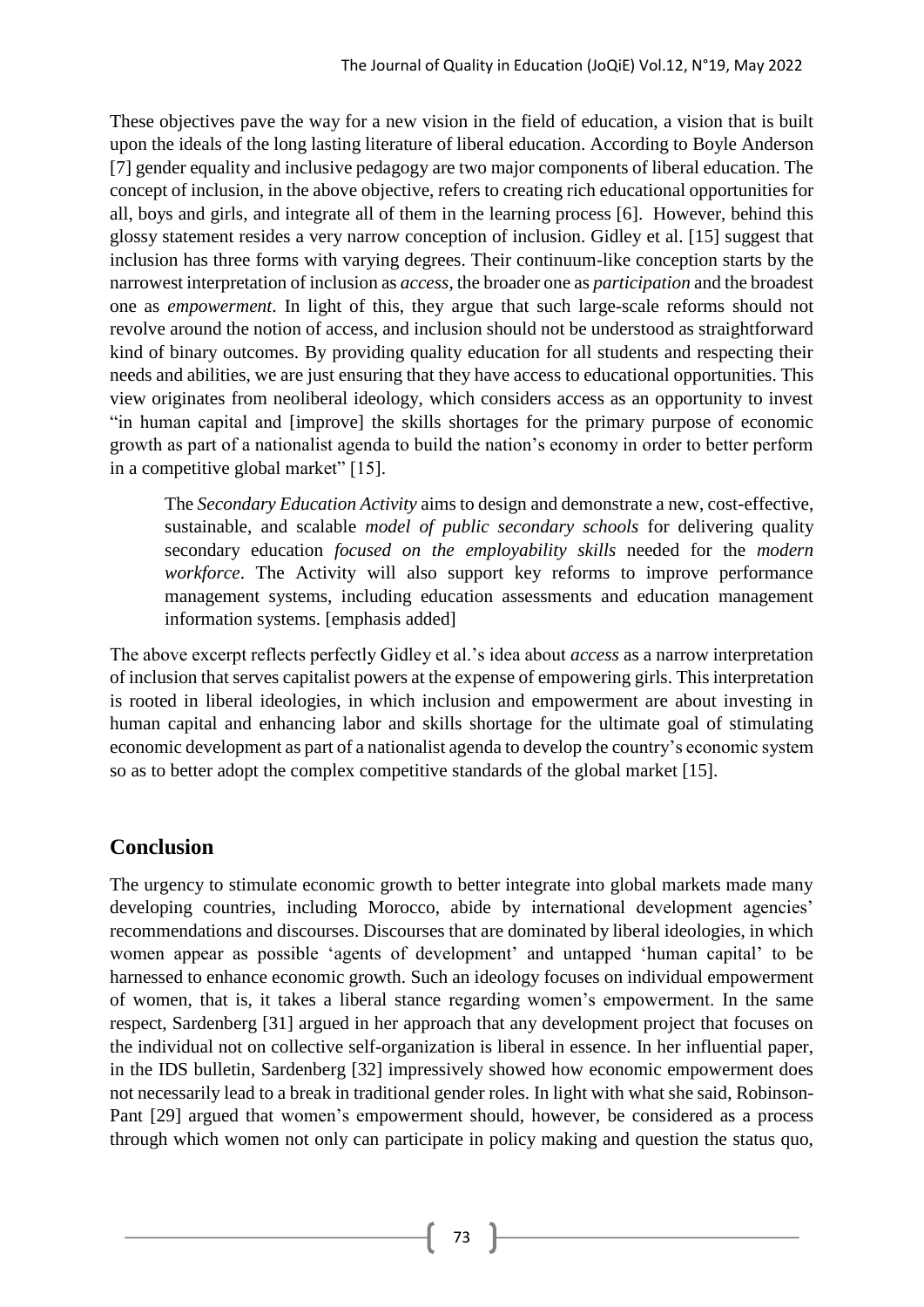but also explore and transform the national and global patriarchy structures. Based on the previously mentioned results, it becomes vividly clear that the 'secondary education' project and the whole reform is based on the WID approach. An approach that fosters the productivity and economic status of women by integrating them into current or planned development initiatives, but 'normalizes' with the existing social structures in the program country. Therefore, global south feminist powers should question the adoption of the 'old-fashioned' WID approach, as Rathgeber [27] stated this approach is known as being the "nonconfrontational approach" as it does neither transform social structures nor question existing economic and political agendas.

Narrowing the interpretation of women's empowerment to *access*, restricting it to economic growth, and empting it from power, in fact, consecrate liberal ideology and unquestionably accept patriarchy thought. This, then, can have regressive effects on women as it was proven through rigorous examination. Economic growth does not necessarily go along side by side with gender equality, even though gender equality can boost economic growth under certain conditions [18]. In line with this, Ahmed [1] argues that promoting girls' education and empowering women to achieve financial independence may in some cases lead to an upsurge in gender-based violence from male family members or husbands. Such a violent response from males can originate from a feeling that their masculinity and/or the patriarchy, which favors them, are threatened by women's economic empowerment and greater financial independence. This brings attention to the urgency of gaining deeper understanding of men and masculinity, both theoretically and practically, and the importance of actively engaging men in gender equality. The road to achieving real women's empowerment is mutual, with the flow of power between both genders, not unidirectional and can only be done by adopting a gendertransformative approach that aims at addressing underlying causes of gender inequality. Barker [3], in the same respect, stated that a gender transformative program should not be based on the WID approach but on the GAD approach that focuses on social constructions of gender inequality and aims at challenging current gender roles and relations. That is, it becomes important to go beyond gender-sensitive approaches that address women's and men's needs from a narrow economic perspective to adopt a gender-transformative approach that considers broader perspectives tailored to implement actions and initiatives that question and change current discriminatory practices and/or policies and carries out changes for the betterment of quality of life for all.

From the same perspective, real empowerment of women and girls through education should go beyond acknowledging gender inequalities within the educational system and students learning experiences, and pursues to fully exploit the potential of education to alter discriminatory attitudes, practices and policies within and beyond the field of education to shape environmental justice outcomes for both women and men.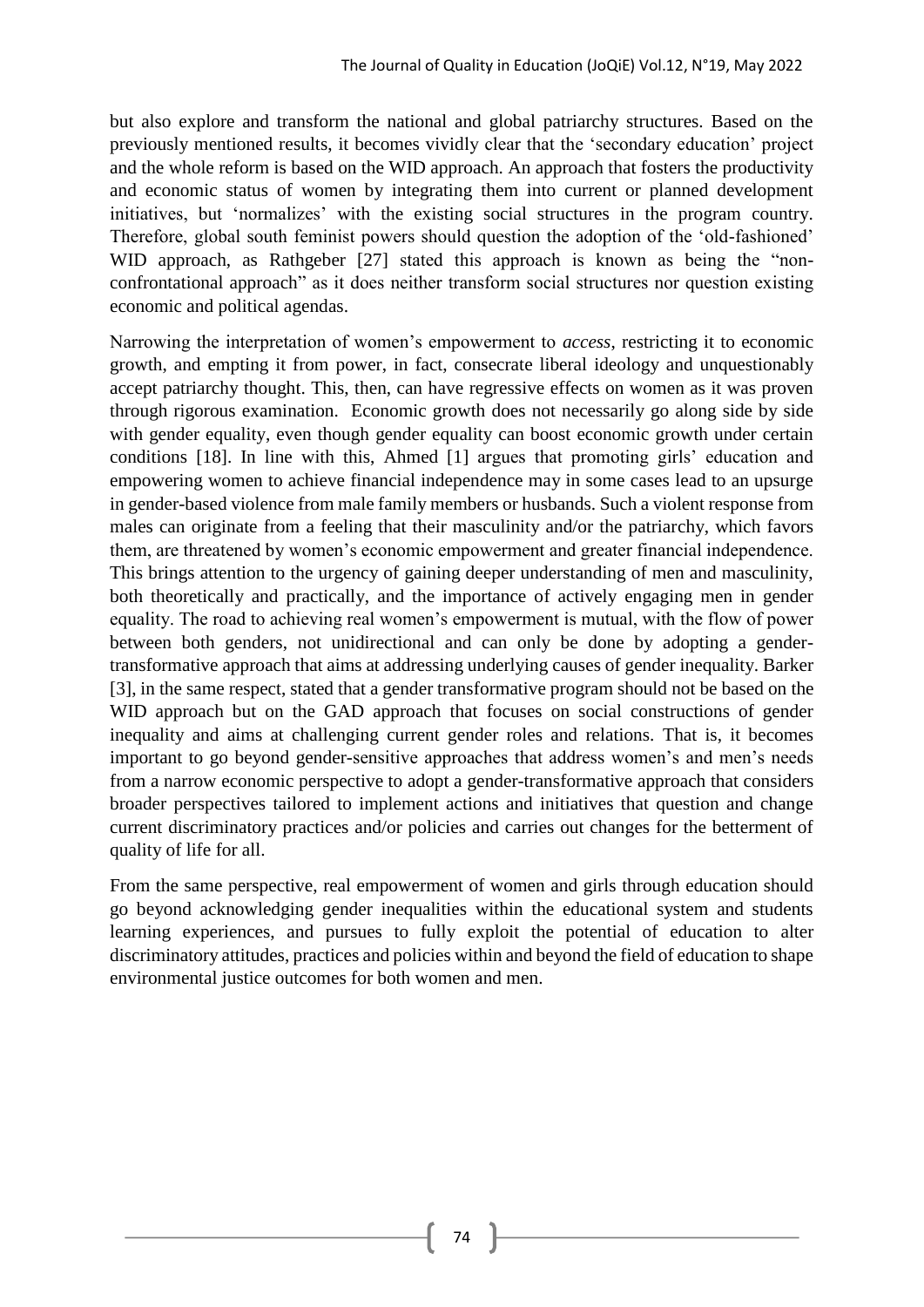#### **References**

- [1] Ahmed, F. E., "Microcredit, Men, and Masculinity", NWSA Journal, vol. 20 no. 2, p. 122-155, Project MUSE, 2008.
- [2] Assuad, C.S.A., "Understanding Rationality in Sustainable Development Decision-Making: Unfolding the Motivations for Action", J Knowl Econ, vol. 11, pp. 1086– 1119, 2020.
- [3] Barker, G., Ricardo, C., and Nascimento., M., "Engaging men and boys in changing gender-based inequity in health: Evidence from programme interventions", World Health Organization, Geneva, 2007.
- [4] Batliwala, S., "The meaning of women's empowerment: New concepts from action": In Sen, G. Germain, A. & Chen, L.C. (eds): population policies Reconsidered: Health, Empowerment and Rights: pp. – 127 – 138, 1994.
- [5] Batliwala, S., "Taking the Power out of Empowerment: An Experiential Account", Development in Practice, vol 17, pp. 557-565, 2007.
- [6] Black-Hawkins K., "Understanding Inclusive Pedagogy". In: Plows V., Whitburn B. (eds) Inclusive Education. Innovations and Controversies: Interrogating Educational Change. Sense Publishers, Rotterdam, 2017.
- [7] Boyle, C., Anderson, J., "Inclusive Education and the Progressive Inclusionists", Oxford Research Encyclopedia of Education, 2020.
- [8] Chant, S., "The disappearing of ''smart economics''? The World Development Report 2012 on gender equality: some concerns about the preparatory process and the prospects for paradigm change", Global Social Policy, vol. 12, pp. 198-218, 2012
- [9] Corcuff, P., Bourdieu, L. P., Wacquant and Wacquant, L., "Réponses. Pour une anthropologie réflexive", Revue Française de Sociologie, vol. 34, no. 2, p. 293, 1993.
- [10] Cornwall, A., Rivas, A, M., "From 'Gender Equality' and 'Women's Empowerment' to Global Justice: Reclaiming a Transformative Agenda for Gender and Development." Third World Quarterly, vol. 36, pp. 396–415, 2015.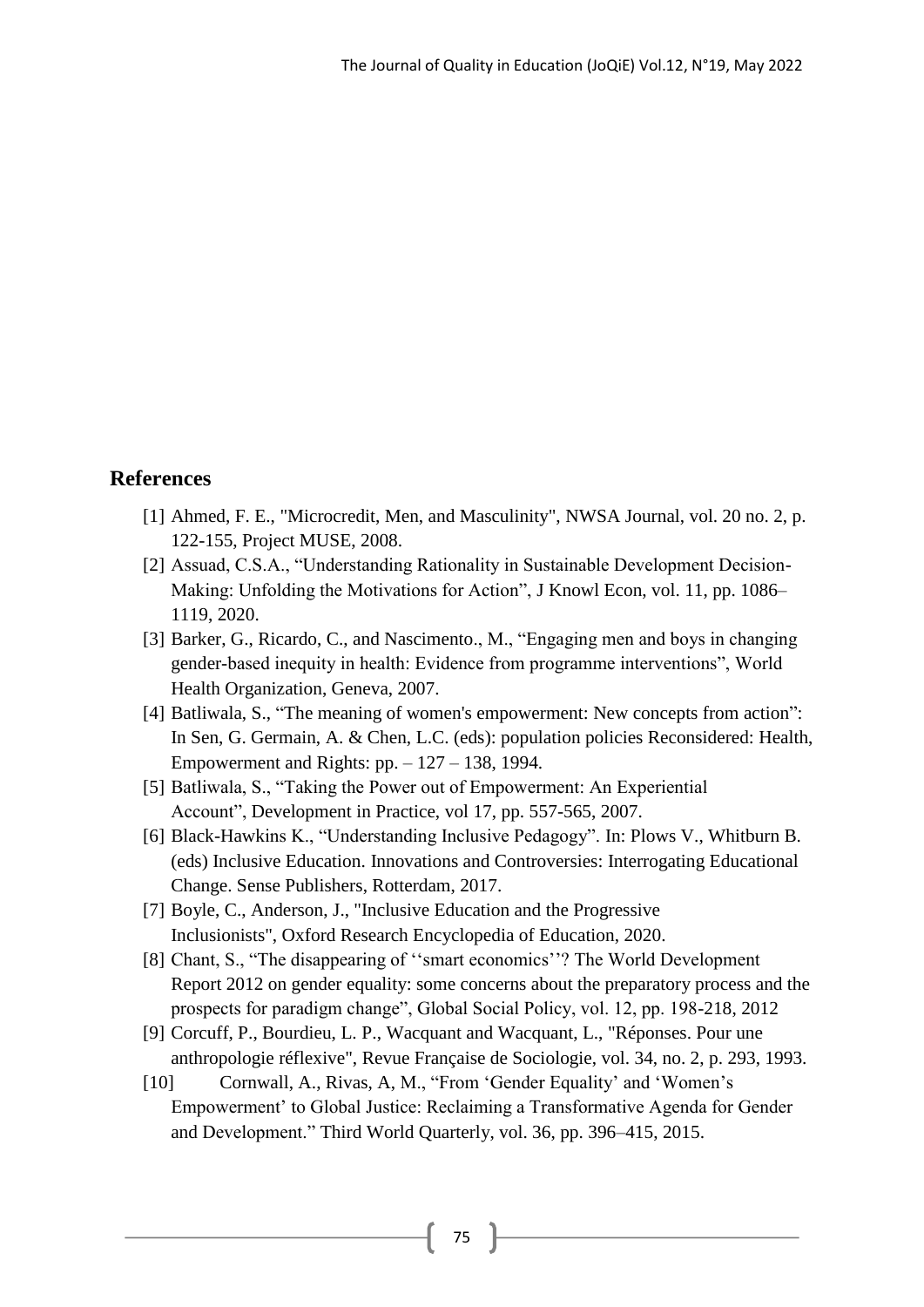- [11] Enslin, P., "Liberal Feminism, Diversity and Education", School Field, vol 1, pp. 73–87, 2003.
- [12] Fairclough, N. "Critical Discourse Analysis: The critical study of language", Longman, London, 1995a.
- [13] Fairclough, N., "Language and Power", Longman, London, 1989.
- [14] Gibson, C.H., "A concept analysis of empowerment". Journal of Advanced Nursing, vol 16, pp. 354–36, 1991.
- [15] Gidley, J., Gary, H., Leone, W., and Elleni, B. S., "Social Inclusion: Context, Theory, and Practice." Australasian Journal of University-Community Engagement, vol 5, pp. 6–36, 2010.
- [16] Grillo, R. D., Stirrat, R. L. (Eds.). "Discourses of development: Anthropological perspectives", Berg, 1997.
- [17] Hidalgo Tenorio, E., "Critical Discourse Analysis, An overview", NJES Nordic Journal of English Studies, Vol 10, pp.183–210, 2011.
- [18] Kabeer, N., Natali, L., "Gender Equality and Economic Growth: Is there a Win-Win?", IDS Working Paper, vol 417, Institute of Development Studies, Brighton, 2013.
- [19] Kalm, S., "Citizenship Capital", Global Society, pp. 1–24, 2020.
- [20] Koczberski, G., "Women in development: A critical analysis", Third World Quarterly, vol 19:3, pp. 395-410, 1998.
- [21] Koczberski, G., "From Mexico to Beijing: "Women in Development" twentyfive years on". Australian Geographical Studies, vol 34, pp. 138–148, 1996.
- [22] Nussbaum, M., "Objectification", Philosophy and Public Affairs, vol. 24, pp. 249–291, 1995.
- [23] Patel, S., "From a Seed to a Tree: Building Community Organization in India's Cities", in Walters S. and Manicom L. (eds.) Gender in Popular Education, Zed Books Ltd, London, 1996.
- [24] Pettersson, K., (Ed.) "Gender Equality for Regional Growth", Nordregio News, vol 2, 2013.
- [25] Plan International., "Because I Am a Girl: The State of the World's Girls 2009, Girls in the Global Economy, Adding it All Up", 2009.
- [26] Randriamaro, Z., ["Greening the Economy and Increasing Economic Equity for](https://ideas.repec.org/p/ipc/pbrief/34.html)  [Women Farmers in Madagascar,](https://ideas.repec.org/p/ipc/pbrief/34.html)" [Policy Research Brief](https://ideas.repec.org/s/ipc/pbrief.html) 34, International Policy Centre for Inclusive Growth, 2012.
- [27] Rathgeber, E. M., "WID, WAD, GAD: Trends in research and practice", The Journal of Developing Areas, pp. 489–502, 1990.
- [28] Richardson, J., "Analysing Newspapers: An approach from critical discourse analysis", Palgrave, 2007.
- [29] Robinson-Pant, A., "Literacy and Education for Sustainable Development and Women's Empowerment", UNESCO Institute for Lifelong Learning (UIL), Hamburg, 2014.
- [30] Romano, J.O., "Empoderamento: Recuperando a Questão do Poder no Combate à Pobreza" ['Empowerment: Recovering the Issue of Power in Combating